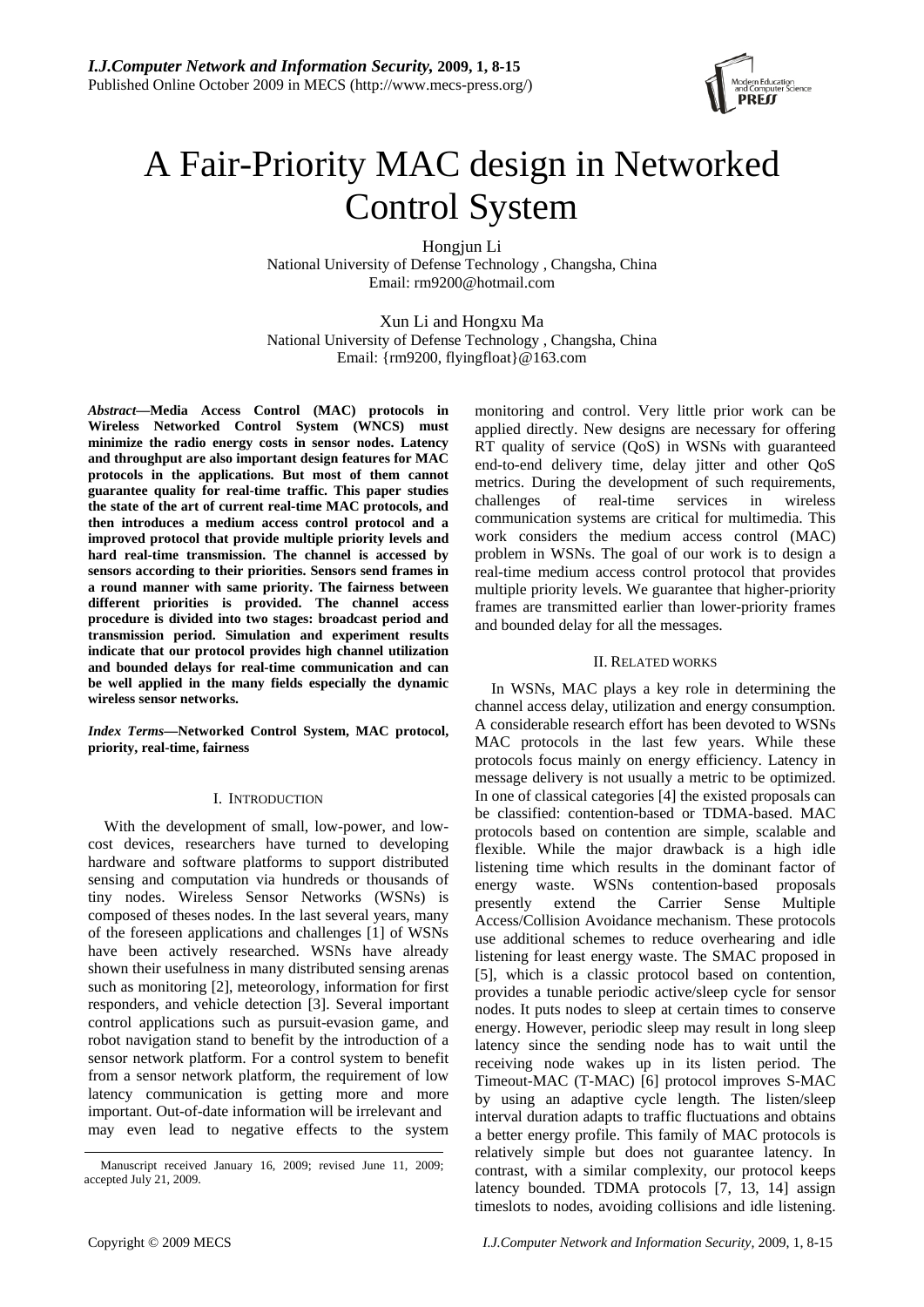By producing a schedule, the MAC protocol clarifies which sensor nodes should utilize the channel at any time and thus limits or eliminate collisions, idle listening, and overhearing. However, these advantages come at the cost of increased messages to create and maintain a schedule. Node mobility, node redeployment, and node death all complicate schedule maintenance. Additionally, some delay exists between the time a sensor node dies and the time neighboring sensor nodes reassign its resources, so some resources may go unused and lead to unnecessary delays or packet loss. Scheduled MAC protocols must also minimize the effect of added latency and limited throughput. Typically, each sensor node can only access the wireless channel for a fraction of the possible time. With a TDMA-based MAC protocol the time a sensor node may access the channel depends heavily on the time slot length. Sensor nodes that wish to transmit messages that is more important than the current reserved time slots can handle must coordinate with other sensor nodes on the schedule to gain access to the extra time slots. Thus, each sensor node must queue messages until it has a chance to transmit them. Several scheduled MAC [8, 12] protocols attempt to overcome the limitations on throughput and latency at the cost of sharing additional information in messages or higher duty cycles. JANG-PING SHEU et al [9] presents a MAC protocol supporting priority in ad hoc networks. Kwang-Jin PAEK et al [10, 11] presents a PQ-MAC that provides a multilevel queue system for priority packet scheduling. Motived by these PQ-MAC protocols we propose a fair medium access control protocol that provides multiple priority levels. The channel is accessed by sensors according to their priorities. Sensors they send frames in a round manner with the same priority. The fairness between different priorities is provided.

# III. THE PROPOSED FAIR PRIORITY MAC(FP-MAC) PROTOCOL

In this section we introduce our fair multi-priority MAC protocol. All the packets with different importance are prioritized into m levels. Higher levels mean higher priorities for transmission. While considering the fairness for the different priority the MAC protocol assigns transmission time according to its priority. For sensors with packets of the same priority, we will order these packets based on the sensor ID number. These sensors will send their packets according to the ID until all packets of the same priority are exhausted in the assigned transmission time. Then sensors with packets of the next priority level will join in transmission when last transmission time is over.

 Let give the assumption of the Fair Multi-Priority MAC protocol.

Definition 1: The packets are prioritized into m levels which are respectively  $p_1, p_2, \cdots$  and  $p_m$ , in addition  $p_1 \geq p_2 \geq ... \geq p_m$ . Without loss of generality,

$$
\det \sum_{i=1}^m p_i = 1.
$$

Definition 2: Sensors with packets of the same priority  $p_{\perp}$  are classified into Group M ( $G_{\perp}$ ).

Definition 3: The time is divided into slots and a slot is defined as  $\tau_{n}$ . All the data frames are same in length and the transmission time is  $\tau$ .

Definition 4: The transmission time of M-Group sensors is assigned as  $t_m$ .

### *A. The FP-MAC frame slots assigning algorithm*

 The FP-MAC Protocol assumes a single, time-slotted channel for both data and broadcast message transmissions. Figure 1 shows the overall time-slot organization of the protocol. Time is organized as sections of random- and scheduled-access periods. We refer to random-access slots as broadcast slots and scheduled-access slots as data transmission slots. A frame time is set as *T* slots. The broadcast slots are  $T_1$  and data transmission slots are  $T_1$ .  $T_2$  is divided into  $t_1, t_2 \cdots t_m$ , and the sun of  $t_1, t_2, \dots, t_m$  is  $T_2$ . The Group M sensors can transmit datum only in the  $t_m$  slots. Considering the priority  $p_m$  we set  $t_m$  as following:



## *B. The channel access algorithm*

Sensors propagate one-hop neighbor information among neighboring nodes during the random access period using the broadcast slots. During the broadcast period, nodes perform contention based channel acquisition and thus signaling packets are prone to collisions. Sensors gather neighborhood information by exchanging broadcast packets during the random access period. The packets include the data priority and its own ID number. Figure 2 shows the format of the header of a broadcast packet. Sensor receives broadcast packets that carry neighborhood information and saves the neighborhood ID. After obtaining information the sensor in the same priority  $p_{\perp}$  begins to compute the order  $G_{\perp}$  in all sensors according to the ID number, such as the  $G_{\text{max}}$  sensor is the n-th sensor with the ID number from the minimum to the maximum in the group  $G<sub>m</sub>$ . At the end of random access period all sensors get a unique order in its own priority group.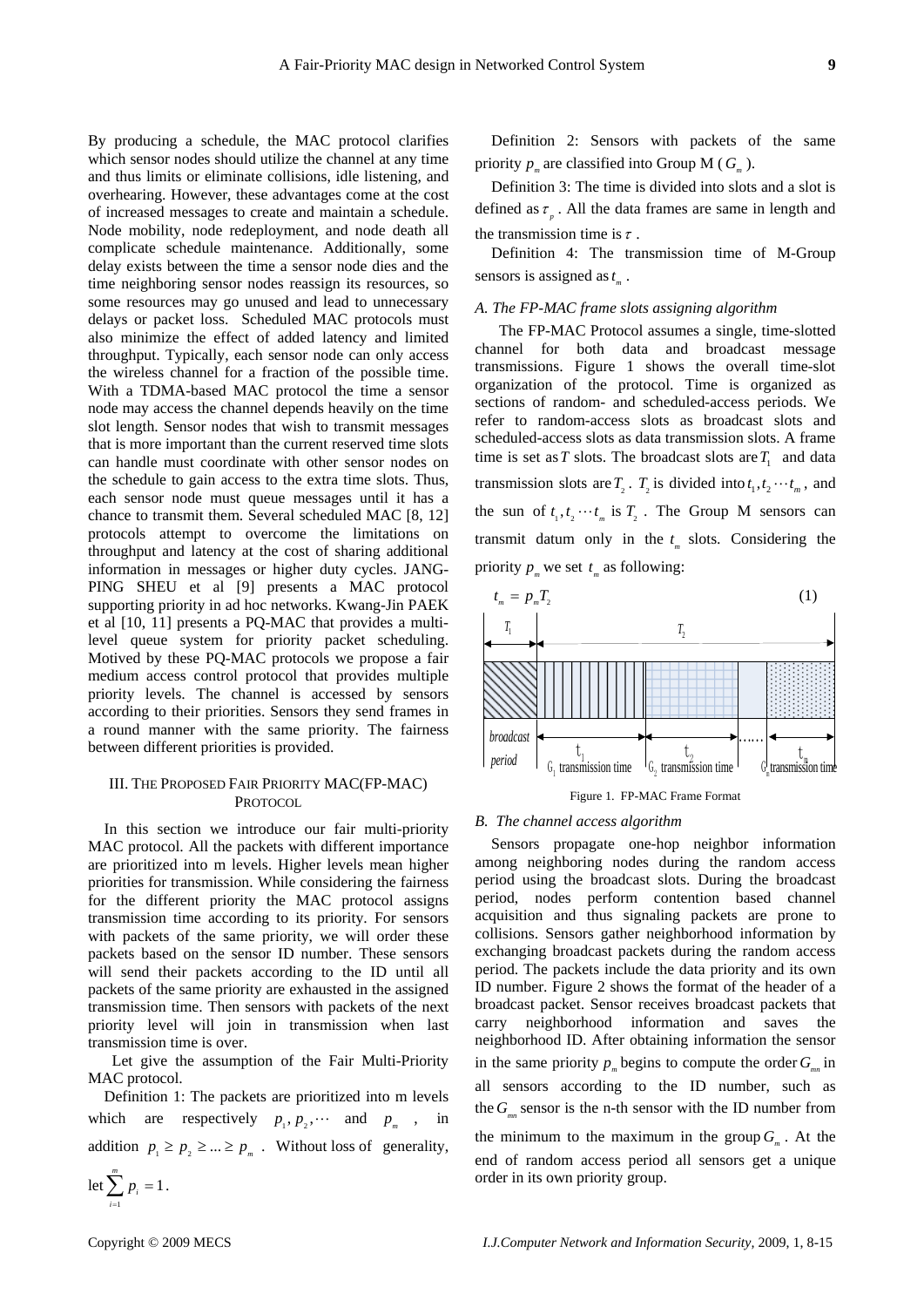In the scheduled-access slots, as data transmission slots, the sensor begin to enter the transmission period. At the beginning of  $t_m$  slots the minimum order sensor in the group  $G_{\mu}$  transmits packets first. Then the other sensors will transmit their frames in a round-robin manner. The order that sensors transmit can be in an ascending order of their  $G_{mn}$  numbers. If  $t_m$  slots are out the sensor of the current group must give the access chance to the sensor from the next group. When the maximum order sensor of group  $G_m$  with the priority  $p_m$  has finished transmitting the maximum order sensor will broadcast a beginning packet to the next group  $G_{m+1}$  if the  $t_m$  slots are still not out. The whole channel access algorithm is presented as following.

Algorithm1. Pseudo-code description of channel access algorithm

1 compute the  $G_{m}$  for all sensors,  $t_m$  for group  $G_{m}$ . 2 For (priority level=1:m) 3  $\{IF \text{ (the sensor with minimum } G_{mn} \text{ receives } \}$ beginning broadcast from  $G_{m-1}$  OR  $t_m$  begin 4  $\{For (G_m=1:n)\}$ 5 { If  $(t_m$  slots are not out) 6 { transmit data; 7 If (t=n AND  $G_{mn}$  slots is less than  $t_m$  slots) 8 { broadcast a beginning packet to the  $G_{m+1}$  }; 9 } 10 } 11 } 12 }

# *C. Scheduling for sensor's sleep/wakeup period*

Most sensor network MAC protocols have some overlap in their effort to limit energy consumption. The most common and effective way to conserve energy places the transceiver and processor into a low power sleep state when the resources have no work to perform. MAC protocols adapt to network conditions may consume a minimum of energy resources while providing responsive performance since they can operate over a range of conditions. Sensor networks that sporadically generate large volumes of traffic provide the best cases for MAC protocols that modify their operation based on traffic conditions. However, to provide this benefit MAC protocols must estimate and share traffic information with neighbors and utilize resources to maintain a current and correct view of the network state. Based on the above analysis and the existed researches the likelihood of k packets arriving over a period can be modeled as a Poisson Process with intensity  $\lambda$ . Then the theorem is given below.

Theorem 1. The probability  $P(nT, t)$  of k packets arriving over a period from the beginning of n-th MAC

frame to the current time t is  $\left[ \lambda (nT - t) \right]^{k} e^{-\lambda (nT - t)}$ !  $\left[ nT - t \right]$ <sup>k</sup>  $e^{-\lambda (nT - t)}$ *k*  $\frac{\lambda(nT-t)}{2}e^{-\lambda(nT-t)}$ . Where  $\lambda$  is the intensity, and  $t > nT$  $k = 0, 1, 2, \dots, n = 0, 1, 2, \dots$ 

Proof . Let  $E(t) - E(t_0)$  present the number of arriving packets over the period  $[t_0, t)$  considering  $0 < t_0 < t$ . Then there is  $\sum_{k=0} P_k(t_0, t) = 1$  $\sum_{i=1}^{\infty} P_i(t_0, t)$  $\sum_{k=0} P_k(t_0, t) = 1$  in Poisson Process. First we compute the  $P_0(nT, t)$ . Considering  $\Delta t > 0$  we get the following function:

$$
P_0 (nT, t + \Delta t) = P\{E (nT, t + \Delta t) = 0\}
$$
  
=  $P\{E (nT, t) = 0, E (t, t + \Delta t) = 0\}$   
=  $P\{E (nT, t) = 0\} P\{E (t, t + \Delta t) = 0\}$  (2)

 $= P_{0}(nT,t)[1 - \lambda \Delta t + o(\Delta t)]$ 

Equation (2) can be rewritten as

$$
P_0(nT, t + \Delta t) - P_0(nT, t) = -\lambda \Delta t P(nT, t) + o(\Delta t)
$$
 (3)

Let  $\Delta t$  be close to zero, equation (3) can be considered as a differential equation of  $P_{0}(nT, t)$ .

$$
\frac{dP_0(nT,t)}{dt} = -\lambda P_0(nT,t)
$$
\n(4)

The substituting  $E(t_0, t_0) = 0$  into equation (4) results in equation (5).

$$
P_{0}(nT,t) = e^{-\lambda(t-nT)} , \ 0 < nT < t \tag{5}
$$

Now we compute  $P_k(nT, t)$ ,  $k \ge 1$ .

According to the total probability formula the equation is given as below.

$$
P\{E(nT,t+\Delta t) = k\} = P\{E(nT,t) + E(nT,t+\Delta t) = k\}
$$
  
= 
$$
\sum_{i=0}^{k} P\{E(nT,t+\Delta t) = i\} P\{E(nT,t) = k - i\}
$$
 (6)

Similar to the thought of equation (3)-(5), equation (6) can be considered as a differential equation of  $P_k(nT, t)$  when  $\Delta t$  is close to zero.

$$
\frac{dP_k(nT,t)}{dt} = -\lambda P_k(nT,t) + \lambda P_{k-1}(nT,t), t > nT \quad (7)
$$

Let  $k$  be 1, the substituting equation  $(5)$  into in equation (7) results equation (8) considering  $E(t_{0}, t_{0}) = 0$ .

$$
P_1(nT,t) = \lambda(t - nT)e^{-\lambda(t - nT)}, t > nT
$$
 (8)

We can compute  $P_1(nT, t)$ ,  $P_2(nT, t)$  and so on through the method. Thus the probability  $P(nT, t)$  of k packets arriving over a period from the beginning of n-th MAC frame and the current time t is  $\left[ \lambda (nT-t) \right]^k e^{-\lambda (nT-t)}$ !  $\left[ nT - t \right]$ <sup>k</sup>  $e^{-\lambda (nT - t)}$ *k*  $\frac{\lambda(nT-t)^{\alpha}}{e^{-\lambda(nT-t)}}$ ,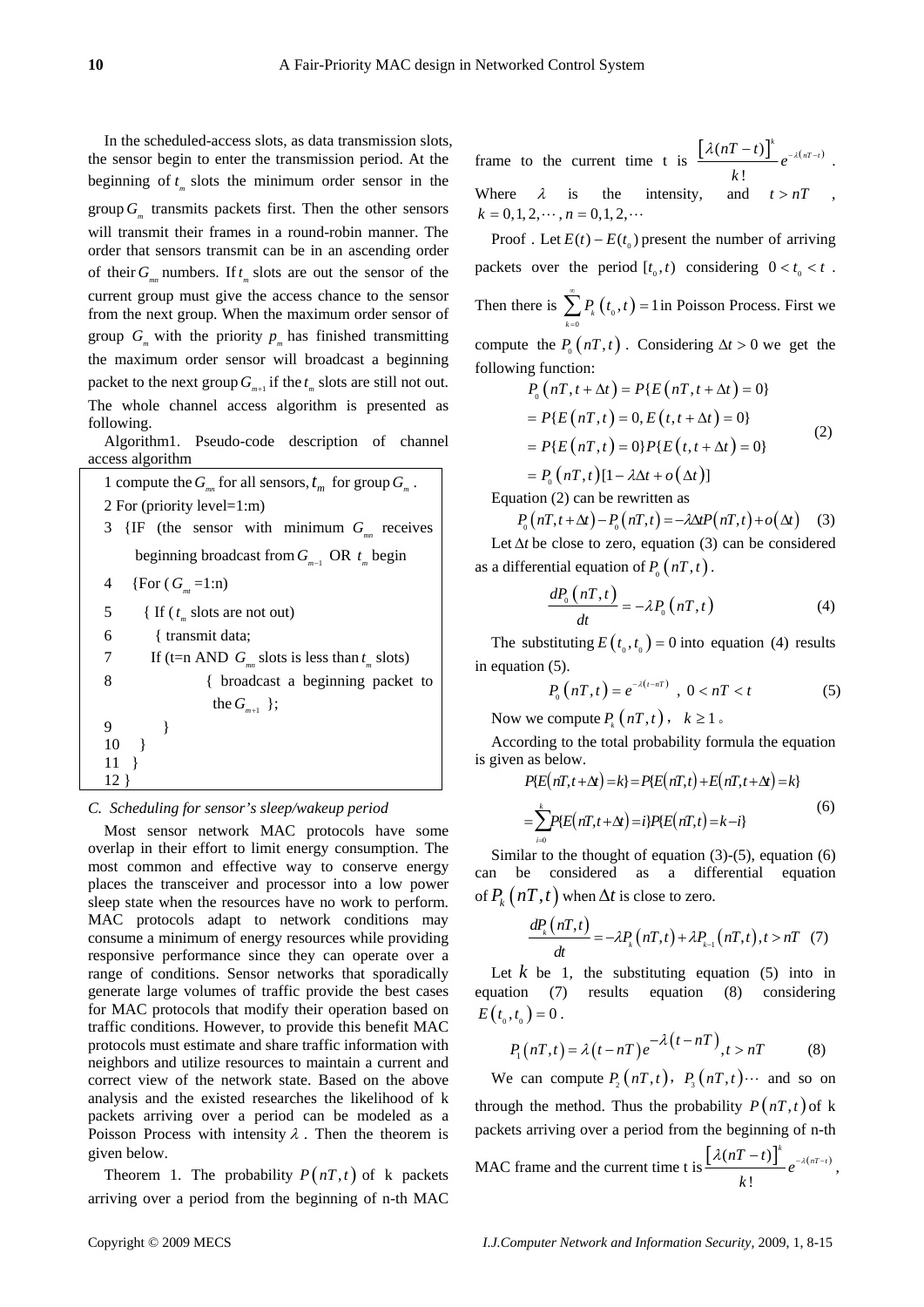Where  $\lambda$  is the intensity, and  $t > nT$ ,  $k = 0, 1, 2, \dots$ ,  $n = 0, 1, 2, \dots$ 

The probability of traffic load based on the above computation is used for adjusting the cycles of wakeup and sleeping in time. The adaptive performance can reduce consume of energy and the delay resulting from excessive sleeping.

## *D. The FP-MAC protocol performance*

Theorem 2. For  $\forall i, j$ , there exists  $t_i < t_j$  if  $p_j$  is less

than  $p_i$ .

Proof : According to the definition of  $t = pT$ , we get the function as following.

 $t_i - t_j = p_i T_j - p_j T_j = T_j (p_i - p_j)$ 

There exists  $p_i - p_i > 0$  due to the assumption

and  $T_{2} > 0$ , thus we get proof as below:

 $t_i < t_j$ 

The theorem shows that the sensors with higher priority  $p_i$  have more slots to transmit data than sensors with lower priority  $p_i$ . This presents that FP-MAC protocol can provide a priority mechanism.

Theorem 3. For  $\forall i, j, p_i, p_j$ , there exists  $t_i / t_j = p_i / p_j$ .

Proof . According to the definition of  $t_{m} = p_{m}T_{2}$ , we get proof as following:

$$
\frac{t_i}{t_j} = \frac{p_i T}{p_j T} = \frac{p_i}{p_j}.
$$

The theorem shows that the transmission slots  $t_i$  are proportional to its priority  $p_i$  for every group  $G_i$ . This

presents that FP-MAC protocol can provide fairness for the sensors based on priority.

Theorem 4. FP-MAC protocol is a real-time MAC protocol.

Proof. FP-MAC protocol gives the slots assigning algorithm and the channel access algorithm. A packet of the sensor with priority  $p$  arrives at every time in the frame period. It cannot be sent immediately when having not priority to access the channel which results transmission delay. The maximum transmission delay is that a packet only can be sent at  $t_i$  of the next frame period belongs to itself when it arrives at the beginning of current frame for the sensor with the maximum ID number. The maximum transmission delay can be computed as following:

$$
D_{\text{max}(B)} = T + (t_1 + t_2 + \dots + t_i)
$$
 (9)

Similarly, the minimum transmission delay is that a packet only can be sent at  $t_i$  of the current frame period belongs to itself when it arrives at the beginning of the frame for the sensor with the minimum ID number. The

minimum transmission delay can be computed as following:

$$
D_{\text{max}(D)} = t_1 + t_2 + \dots + t_{i-1} \tag{10}
$$

The above analysis shows that FP-MAC protocol gives a bounded time delay and supports real-time traffic, thus it is a real-time MAC protocol.

# IV. DESIGN OF IMPROVED FAIR PRIORITY MAC(IFP-MAC) PROTOCOL

In many applications the data should be sent in the finite time. Such as in the networked control systems, the command should be sent to the controller in the time the system needed. Then the MAC protocol would support hard real-time data.

 In the section we introduce a hard real-time fair multipriority MAC protocol. The hard real-time packets have the highest priority 0 and the other packets with different importance are prioritized into m levels from 1 to m. Higher levels mean higher priorities for transmission.

Like as the FP-MAC, IFP-MAC protocol also assigns transmission time according to its priority. For sensors with packets of the same priority, we will order these packets based on the sensor ID number. These sensors will send their packets according to the ID until all packets of the same priority are exhausted in the assigned transmission time. Then sensors with packets of the next priority level will join in transmission when last transmission time is over.

 Let give the assumption of the Fair Multi-Priority MAC protocol.

Definition 5: The packets are prioritized into m levels which are respectively  $p_0, p_1, p_2, \cdots$  and  $p_m$ , in addition  $p_0 \geq p_1 \geq p_2 \geq ... \geq p_m$  Without loss of generality, let 1  $\sum_{i=1}^{m} p_i = 1$  $\sum_{i=1}^{\infty} P_i$ *p*  $\sum_{i=1} P_i = 1$ .

# *A. The IFP-MAC frame slots assigning algorithm*

 The FP-MAC Protocol assumes a single, time-slotted channel for both data and broadcast message transmissions. Figure 1 shows the overall time-slot organization of the protocol. Time is organized as sections of random- and scheduled-access periods. We refer to random-access slots as broadcast slots and scheduled-access slots as data transmission slots. A frame time is set as  $T$  slots. The broadcast slots are  $T<sub>i</sub>$  and data transmission slots are  $T_1$ .  $T_2$  is divided into  $t_0, t_1, t_2, \dots, t_m$ , and the sun of  $t_0, t_1, t_2 \cdots t_m$  is  $T_2$ . The Group M sensors can transmit datum only in the  $t_m$  slots.

## *B. The channel access algorithm*

Sensors propagate one-hop neighbor information among neighboring nodes during the random access period using the broadcast slots. During the broadcast period, nodes perform contention based channel acquisition and thus signaling packets are prone to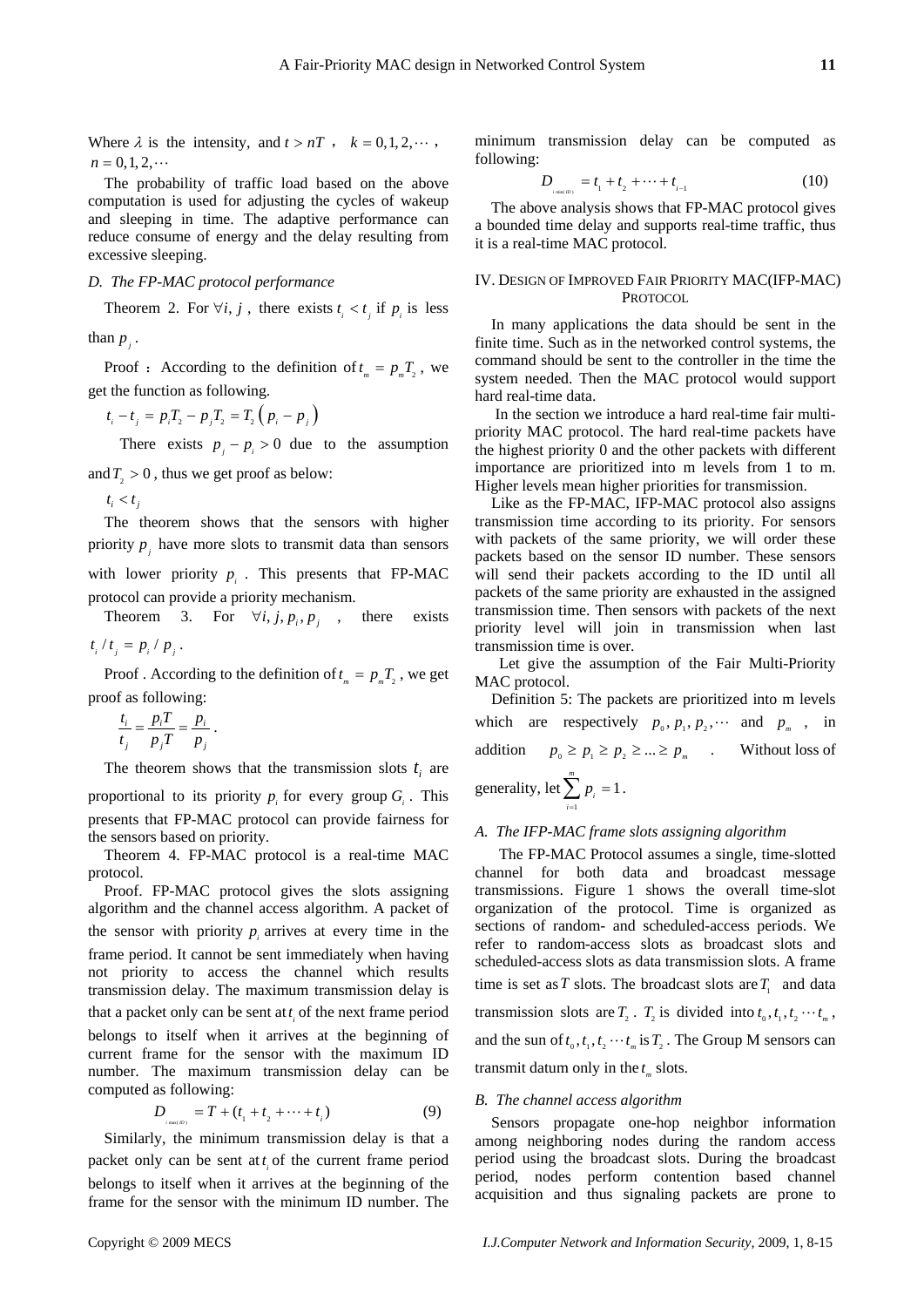collisions. Sensors gather neighborhood information by exchanging broadcast packets during the random access period. The packets include the data priority and its own ID number. Figure 2 shows the format of the header of a broadcast packet. Sensor receives broadcast packets that carry neighborhood information and saves the neighborhood ID. After obtaining information the sensor in the same priority  $p_{\mu}$  begins to compute the order  $G_{\mu}$  in all sensors according to the ID number, such as the  $G_{\mathbb{R}}$  sensor is the n-th sensor with the ID number from the minimum to the maximum in the group  $G<sub>m</sub>$ . At the end of random access period all sensors get a unique order in its own priority group.

Considering the hard real-time packets with the priority  $p_{0}$ , let n is the number of the whole packets with priority  $p_0$ , we set  $t_i$  as following:



Figure 2. FP-MAC Frame Format

After the ID initialization period, the sensors who already own IDs can enter the transmission period. These sensors will transmit their frames in a round-robin manner. The order that stations transmit can be in an ascending order of their ID numbers. At the beginning of  $t_m$  slots the minimum order sensor in the group  $G_m$ transmits packets first. Then the other sensors will transmit their frames in a round-robin manner. The order that sensors transmit can be in an ascending order of their  $G_{mn}$  numbers. If  $t_m$  slots are out the sensor of the current group must give the access chance to the sensor from next group. When the maximum order sensor of group  $G_m$  with the priority  $p_m$  has finished transmitting the maximum order sensor will broadcast a beginning packet to the next group  $G_{m+1}$  if the  $t_m$  slots are still not out. The whole channel access algorithm is presented as following.

Algorithm 2. Pseudo-code description of channel access algorithm



2 compute the  $G_{mn}$  for all sensors,  $t_m$  for group  $G_m$ .

3 When level=0, let number of packets is n;

4 transmit packets in a round-robin manner from 1

to n;

5 For (priority level=1:m)  
\n6 {IF (the sensor with minimum 
$$
G_{mn}
$$
 receives  
\nbeginning broadcast from  $G_{m-1}$  OR  $t_m$  begin;  
\n7 {For  $(G_{mn} = 1:n)$   
\n8 {If  $(t_m$  slots are not out)  
\n9 { transmit data;  
\n10 If (t=n AND  $G_{mn}$  slots is less than  $t_m$  slots)  
\n11 { broadcast a beginning packet to  
\n11 the  $G_{m+1}$  };  
\n12 }\n13 )

*C. The IFP-MAC protocol performance* 

Theorem 5. IFP-MAC protocol can provide a priority mechanism.

Proof : According to the definition of  $t_0 = n\tau$ , we get the function that all the packets with priority  $p_0$  can be transmitted at first.

For  $p_i \leq p_i$  *i*,  $j \neq 0$ ,

14 } 15 }

$$
t_i - t_j = p_i (T_2 - t_0) - p_j (T_2 - t_0)
$$
  
=  $(T_2 - t_0) (p_i - p_j)$  (12)

There exists  $p_i - p_i > 0$  due to the assumption and  $T_1 - t_0 > 0$ , thus we get proof as below:  $t_i < t_1$ .

The theorem shows that the sensors with higher priority  $p_i$  have more slots to transmit data than sensors with lower priority  $p_i$ . This presents that IFP-MAC protocol can provide a priority mechanism.

Theorem 6. IFP-MAC protocol is a hard real-time MAC protocol.

Proof. IFP-MAC protocol gives the slots assigning algorithm and the channel access algorithm. A packet of the sensor with priority  $p_i$  arrives at every time in the frame period. It cannot be sent immediately when having not priority to access the channel which results transmission delay. The packets with highest priority  $p_0$  have  $n\tau$  time for transmitting. According to the assumption all the packets with priority  $p_0$  can be transmitted in the  $n\tau$  time, that is all the hard real-time packets can be guaranteed transmitting in time.

For the packets with priority  $p_i, i \neq 0$ , the maximum transmission delay is that a packet only can be sent at  $t_i$  of the next frame period belongs to itself when it arrives at the beginning of current frame for the sensor with the maximum ID number. The maximum transmission delay can be computed as following:

$$
D_{\text{max}(D)} = T + (t_0 + t_1 + t_2 + \dots + t_i)
$$
 (13)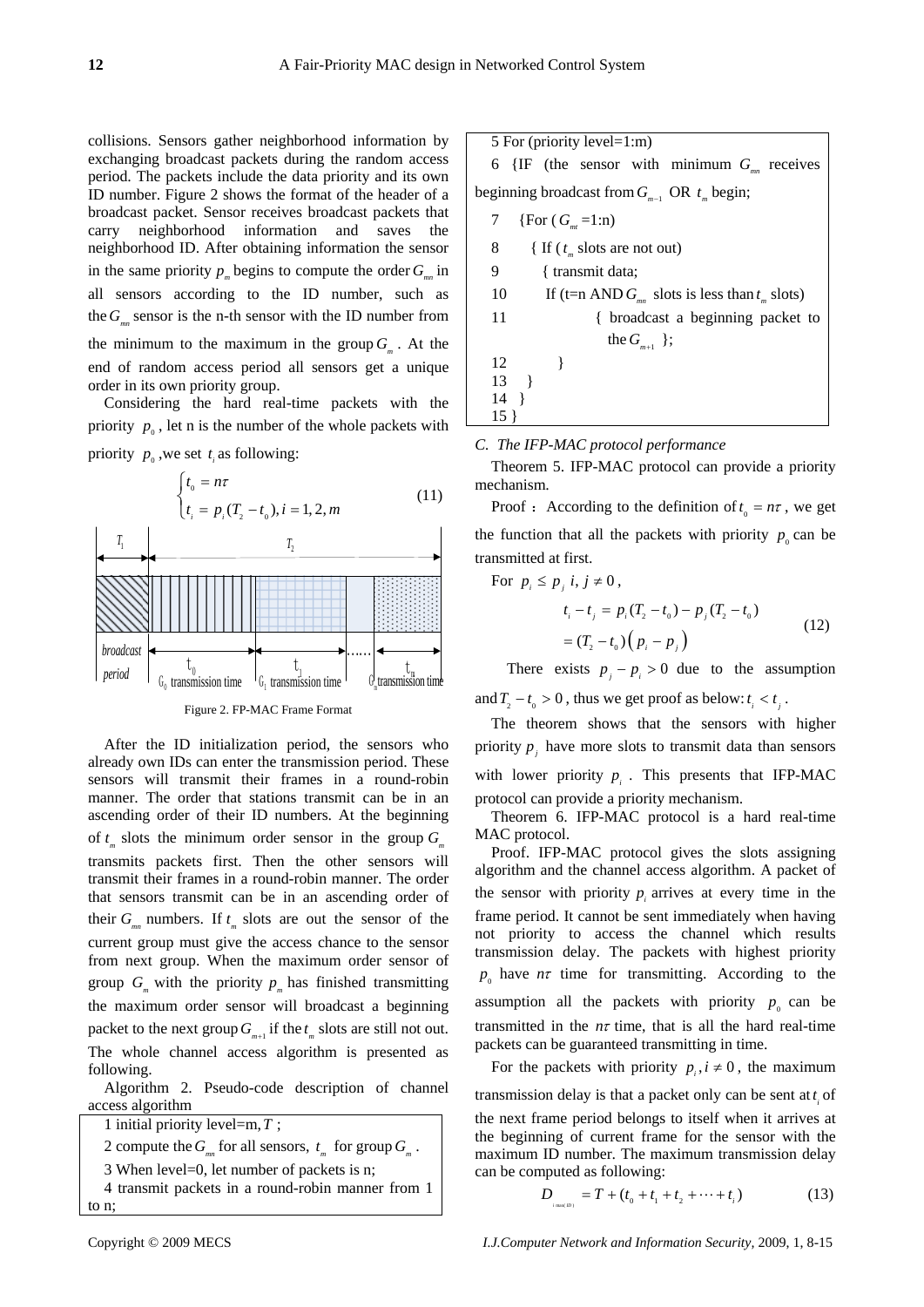$$
D_{\text{min}(B)} = t_0 + t_1 + t_2 + \dots + t_{i-1} \tag{14}
$$

The above analysis shows that IFP-MAC protocol supports hard real-time traffic and gives bounded time delay, thus it is a hard real-time MAC protocol.

#### V. SIMULATION AND EXPERIMENT

# *A. Simulation results*

This section evaluates the performance of our FP-MAC protocol on the NS2 platform and compares it with CSMA/CA, SMAC protocols. One thousand of sensors are deployed randomly in the area of l000m *X* l000m. The maximum communication range of a sensor is 80m. The likelihood of packets arriving over a period is modeled as a Poisson Process with intensity  $\lambda$ . Let  $\lambda$  be 10<sup>-3</sup>. The data rate is assumed to be 625 Kbps and frame size is 128 bytes. The period*T* is set as 300ms and a slot is set as 2ms. The priority  $p_1, p_2, p_3$  is set as 0.6,0.3 and 0.1 respectively.

Figure 3 shows the average delays for different priority under our MAC protocol. The data with higher priority do present much shorter delays than the data with lower priority. Note that only data that are successfully transmitted are counted in this measurement. When the load is very heavy, the average delay with lower priority rapidly increases first. While the change rates of average delays for different priority become stable because of fairness performance of the MAC. Figure 4 compares the average delay of our MAC protocol against CSMA/CA and SMAC protocols under different traffic loads. The figure shows that FP-MAC protocol can provide the bounded delay. Networks can adjust the average delay by modifying the frame period  $\overline{T}$ . The average delay decreases when*T* becomes smaller.



Figure 3. Average delays with different priority Figure 5 shows the relationship between throughput and traffic load. As seen from Figure 4 FP-MAC provides

a higher throughput than SMAC protocol. There exists a difference on the throughput with different priority. The throughput is higher with higher priority and it becomes a constant when traffic load arrives at a threshold. This also presents that FP-MAC supports real time communication based on priority.



Figure 4. Comparison of average delay under different traffic loads



Figure 5. Network throughput under different traffic loads



Figure 6. Data loss probability under different traffic load

Figure 6 and Figure 7 show the data loss probabilities against the traffic load. The data loss probabilities of CSMA and SMAC protocols increase rapidly with the increasing traffic load because of collision. FP-MAC protocol shows good performance due to its slots

Copyright © 2009 MECS *I.J.Computer Network and Information Security,* 2009, 1, 8-15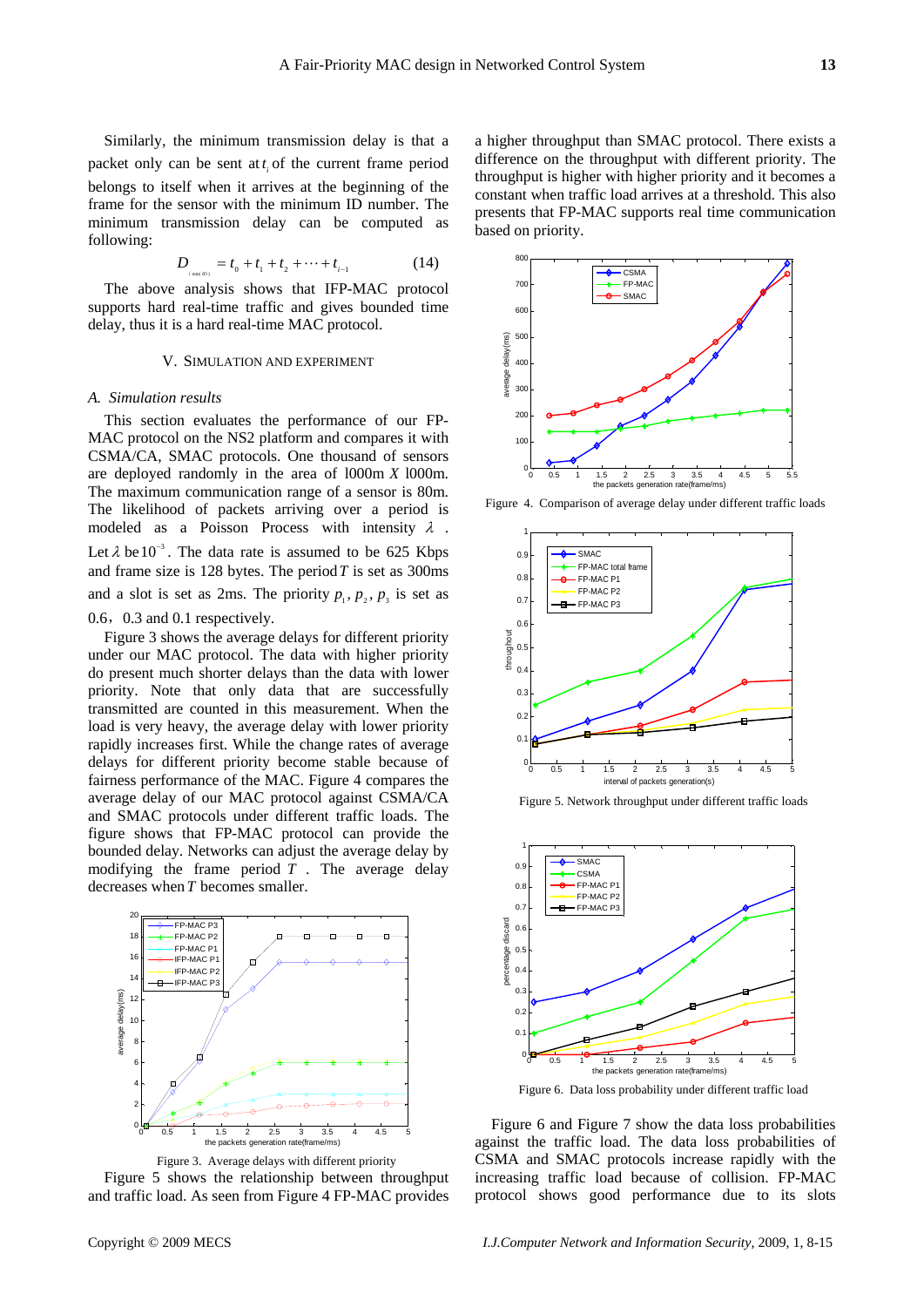assigning algorithm. The data loss probability with higher priority is much less than data with lower priority because of more slots assigned. The hard real-time packets have zero loss probabilities in the IFP-MAC protocol. Therefore, our protocol is very suitable for transmitting real time traffic.



Figure 7. Data loss probability under different traffic load

#### *B. Experiment*

 In the experiment sensor node named NU-NODE is designed. Typical choices for the microcontroller are the 8 bit Atmel ATmega128. A low-power, single-chip, IEEE 802.15.4 compliant wireless radio is adopted in the wireless sensor design. The newly created IEEE 802.15.4 standard is especially suitable for distributed computation, as it was developed for true ad-hoc and wireless sensor networks among battery powered wireless devices. For the wireless communication system, the chipcon CC2420 is selected. The power is supported by the mobile phone battery. NU-NODE node is shown in Figure 8. Tinyos2.x developed by UC Berkeley is used on NU-NODE node.



Figure 8. NU-NODE

As shown in Figure 9 the topology is setup. We measure the time from MAC to MAC between sensors. The measure method is that a sensor transmits a packet to the receiver and the receiver returns the packet immediately. Now we can read the time stamp on the two sensor nodes and compute the time from MAC to MAC. First we make experiment under CSMA/CD MAC protocol. The time from MAC to MAC is approximately 0.195ms under different traffic load.





FP-MAC protocol runs on the same experiment setup. The priority  $p_1, p_2, p_3$  is set as 0.6, 0.3 and 0.1 respectively. The result shows that the time from MAC to MAC is 0.136ms with priority 0.6 using the same measure method. This presents that FP-MAC protocol supports real time communication based on priority.

## VI. CONCLUSIONS

Most of WSNs applications require real-time traffic. This paper presents a medium access control protocol that provides multiple priority levels. The channel is accessed by sensors according to their priorities. For sensors with the same priority, they send frames in a round manner. In addition the fairness between different priorities is guaranteed. Simulation and experiment results indicate that FP-MAC protocol provides high channel utilization and bounded delays for real-time communication and can be well adapted in dynamic wireless sensor networks.

#### **REFERENCES**

- [1] Deborah Estrin, Lewis Girod, Greg Pottie, and Mani Srivastava. Instrumenting the world with wireless sensor networks. In International Conference on Acoustics, Speech, and SignalProcessing, 2001.
- [2] Alberto Cerpa, Jeremy Elson, Deborah Estrin, Lewis Girod, Michael Hamilton, and Jerry Zhao. Habitat monitoring: Application driver for wireless communications technology. In ACM SIGCOMM Workshop on Data Communications in Latin America and the Caribbean, April 2001.
- [3] Jiagen Ding, Sing Yiu Cheung, Chin-Woo Tan, and Pravin Varaiya. Signal processing of sensor node data for vehicle detection. In International IEEE Conference on Intelligent Transportation Systems, October 2004.
- [4] Kredo, K. and P. Mohapatra, Medium access control in wireless sensor networks. Computer Networks, 2007. 51(4): p. 961-994.
- [5] W. Ye, J. Heidemann, and D. Estrin. An energy efficient mac protocol for wireless sensor networks.In 21st International Annual Joint Conference of theIEEE Computer and Communications Societies (INFOCOM'02), New York, NY, USA 2002.
- [6] T. van Dam and K. Langendoen. An adaptive energy efficient mac protocol for wireless sensor networks. In1st ACM Conference on Embedded Networked Sensor Systems (SenSys), pages 171–180, 2003.